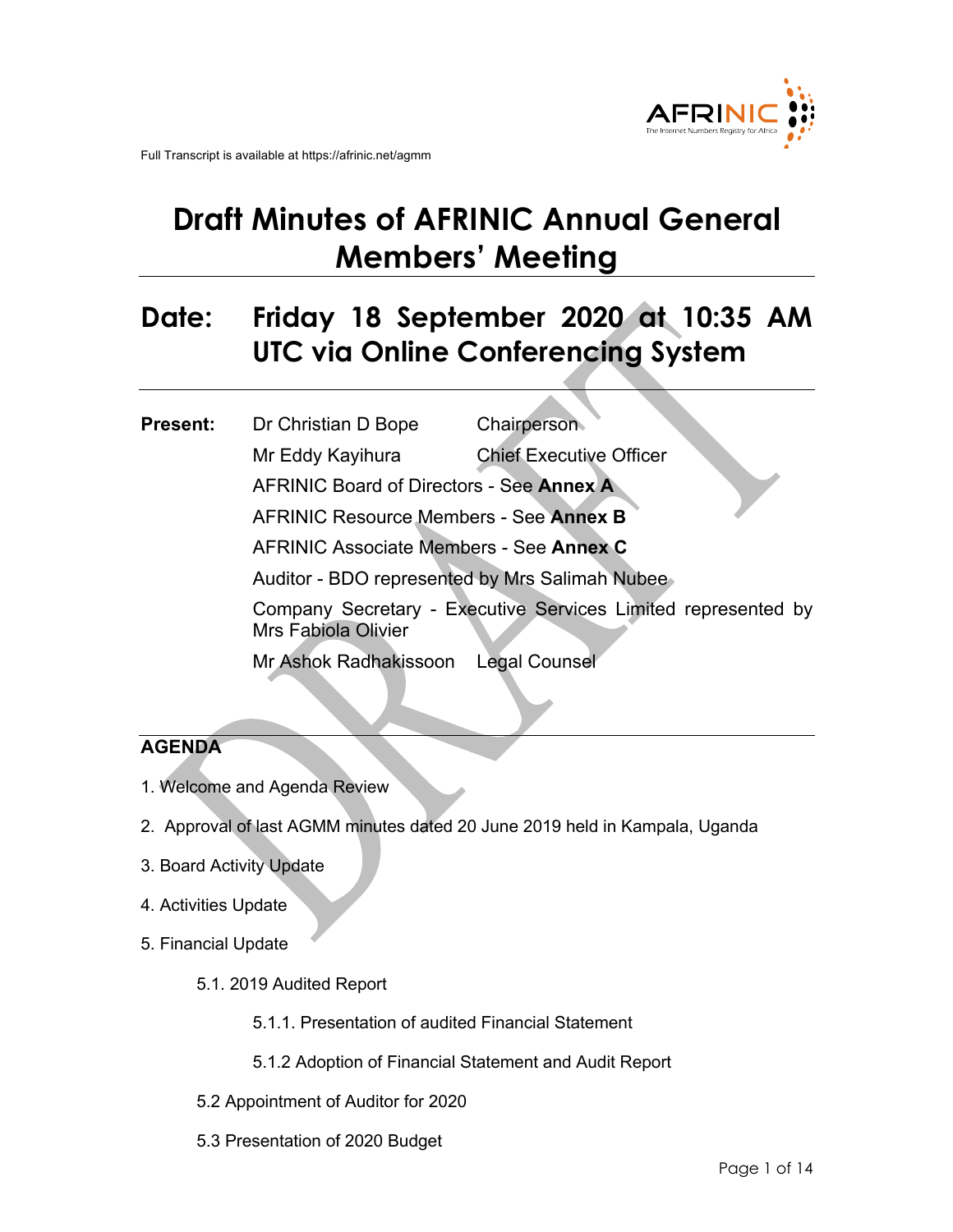- 6. Nomination Committee 2020 Report
- 6. Election Committee 2020 Report
- 8. Election results
- 9. Amendments to AFRINIC Bylaws Special Resolution SR SR1 to SR28
- 10. Closing Remarks and end AGMM

#### **BUSINESS OF THE DAY**

#### **1. Welcome and Agenda Review**

The Chairperson, Dr Christian D Bope, welcomed all attendees and opened the AFRINIC Annual General Members Meeting at 10:35 AM UTC.

#### Quorum:

For the purposes of Article 12.10 of the Bylaws, a roll call was carried by the Legal Counsel and the quorum was determined as follows:

*Four (4) Directors elected to represent a region*:

Dr Christian D. Bope – Central Africa Mr Subramanian Moonesamy – Indian Ocean Dr Adewale Adedokun – Western Africa Prof Habib Youssef - Northern Africa

*One (1) Director elected on a non-regional:* 

Mr Serge Ilunga - Non - Regional

*Five Resource Members:*

Mark Elkins - Posix Systems Arnaud Amelina – Resource Member Ben Maddisson – Resource Member Victor Vivien Assangbe - Resource Member Malcom Siegel - Resource Member

Agenda review: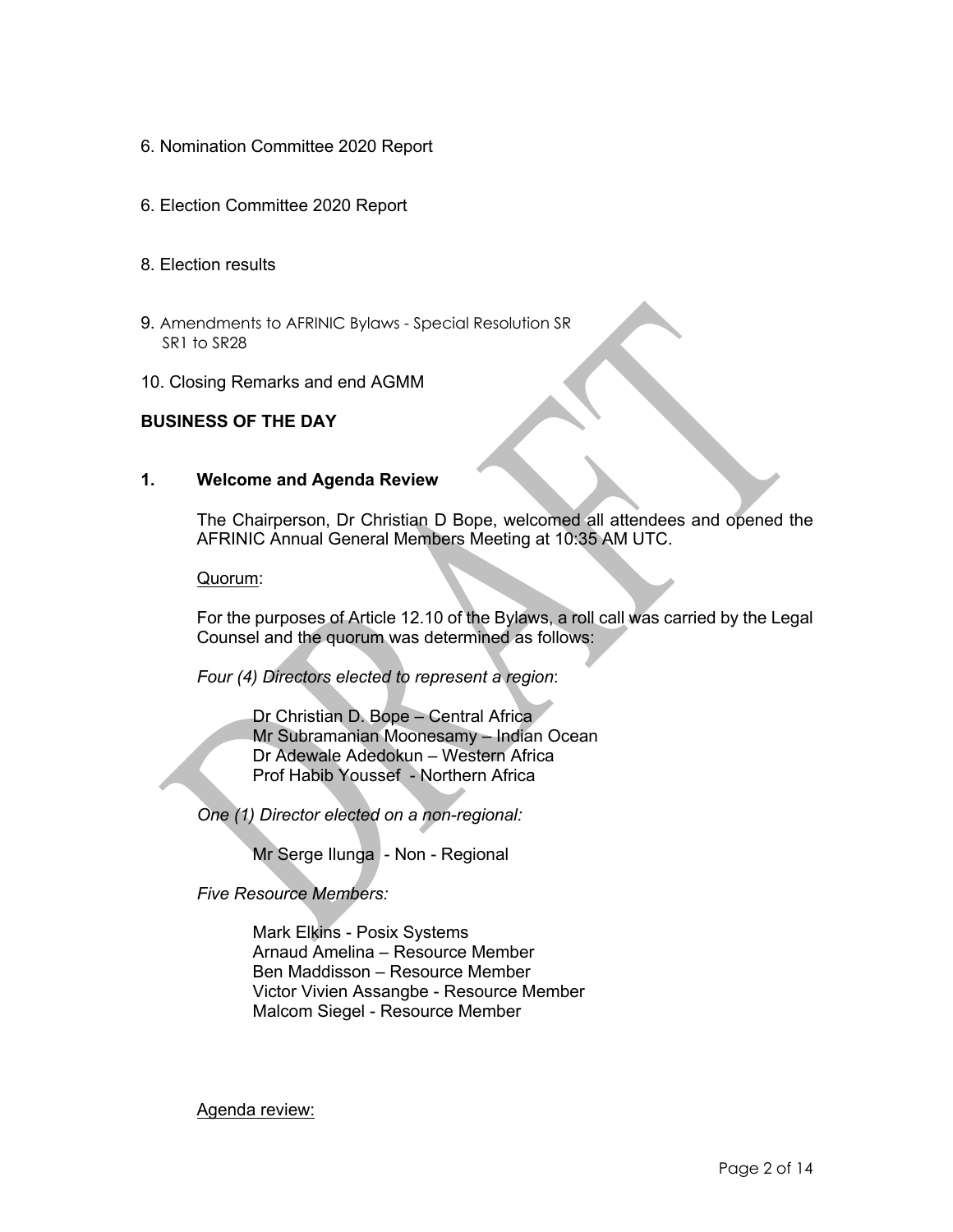The Chief Executive Officer (CEO) informed that he intends to make 2 motions with a view to amend the current agenda and he was invited to make his motions.

Motion #1: .

"*Having regard to AFRINIC's recent experience in the management of the whole voting process in respect of the PDP Co-Chairs and NRO NC elections held on 16th September 2020, I move that the voting for the vacancies in respect of the Board and Governance Committee elections as well as the Special Resolutions Nos. 1 to 28 that started since 5th September 2020 be closed at 11.30 hours UTC today, 18th Sept 2020, so as to allow sufficient time for all elections results to be tallied and verified*."

The motion was seconded by Mark Elkins (Posix Systems) without any objection. Motion passed.

Motion #2:

*"Having regard to the number of Special Resolutions in connection with the existing item #6 of the AGMM 2020 Agenda, I move that the current Agenda, as styled, be amended as follows:*

- *(i) To delete the existing sub-item #6.1 and thereafter to re-style the remaining of item #6 as new item #9;*
- *(ii) The existing item #7 to be restyled as new item #6;*
- *(iii) To delete the existing sub-items #8.1, 8.2 and 8.3 respectively, and thereafter to amend the remaining of item #8 so that it is purely and simply be read as "Election results";*
- *(iv) To add a new item #7 to be read as "Election Committee 2020 Report"."*

The motion was seconded by Fiona Asonga (Tenet) without any objection. Motion passed.

Thereafter, the Agenda was amended and the proceedings continued accordingly.

#### **2. Approval of last AGMM minutes dated 20 June 2019 held in Kampala, Uganda.**

The Chairman invited a motion to adopt the minutes of the AGMM that took place in Kampala, Uganda.

A motion was made by Eddy Kahiyura and seconded by [TBC (Resource Member) ]

At this stage, Mr Subramanian Moonesamy (Director) raised a '*point of orde*r' to the effect that the CEO could not be the mover to the motion for approving the minutes of the AGMM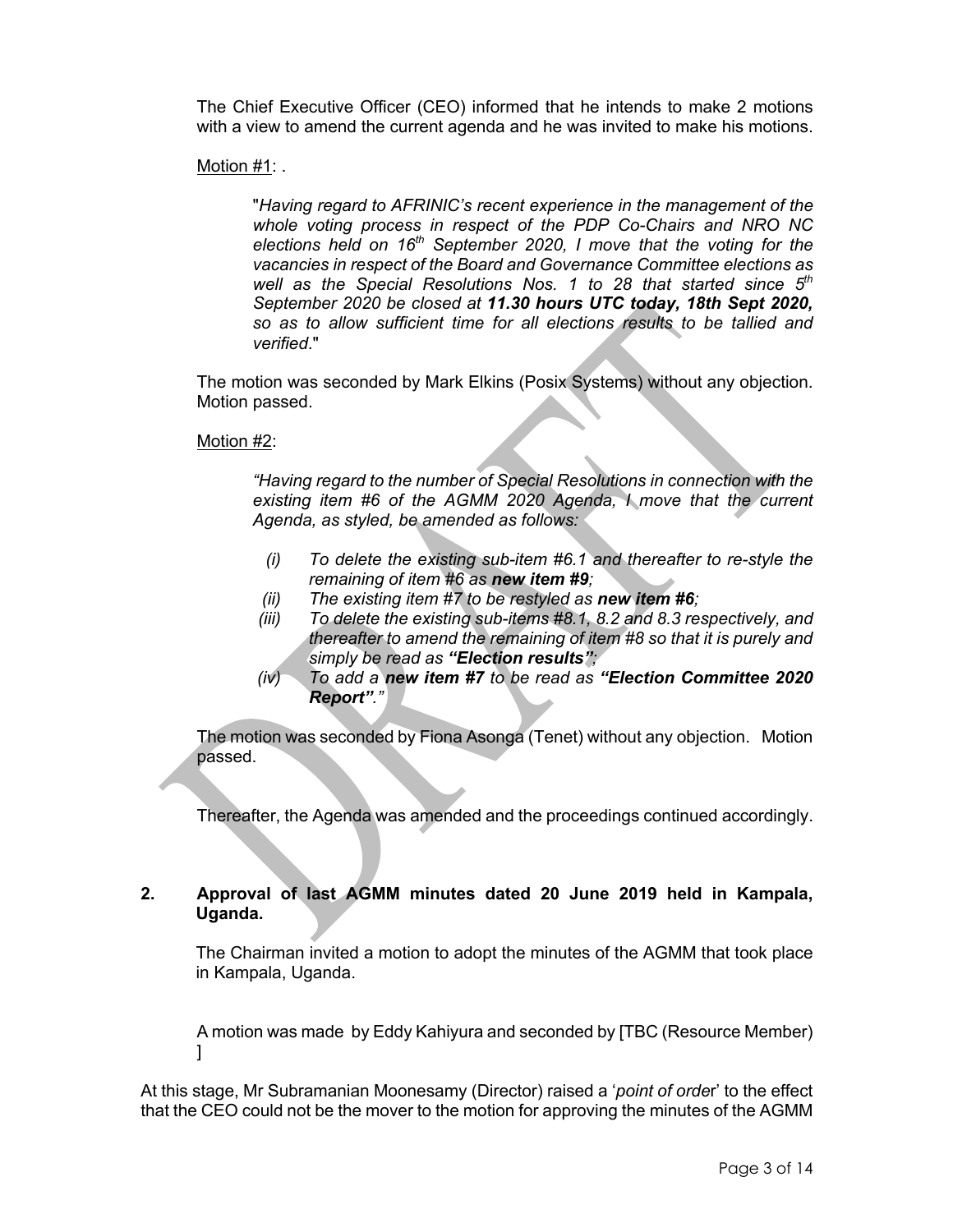held on 20 June 2019 in Kampala, Uganda in as much as the latter was not present during the said meeting.

Upon the advice of the Legal Counsel, the Chairman sustained the aforesaid point of order and invited another member to make the necessary motion to approve the minutes in question. This time, the motion for approving the minutes of the last AGMM was made by Mr. Subramanian Moonesamy (Director) and seconded by **[TBC ]without any objection.** 

The minutes of the AGMM held on 20 June 2019 in Kampala, Uganda were therefore approved without amendment.

#### **3. Board Activity Update**

The Chairperson made a presentation on the Board's activity for the year under review. The presentation is available at https://afrinic.net/ast/pdf/agmm/2020/d2-board-activities-update-2019.pdf

#### **4. Activities Update**

The Chief Executive Officer Eddy Kayihura,made a presentation on the AFRINIC Activities Update. The presentation is available at https://afrinic.net/ast/pdf/agmm/2020/d3-afrinic-ceo-activities-update-2019.pdf

#### **5. Financial Update**

#### **5.1. 2019 Audited Report**

#### **5.1.1. Presentation of audited Financial Statement**

The Chairperson of the Audit Committee, presented a report on the audited financial statements, an overview of the Audit Committee, and the financial positions of the company.

The report is available at https://afrinic.net/ast/pdf/agmm/2020/d4 summary-audited-report-2019.pdf

#### **5.1.2 Adoption of Financial Statement and Audit Report**

The Chairperson called for the adoption of the audited Financial Statements and audit report for the financial year ended 31 December 2019.

The motion was seconded by Noah Maina (Seacom) without any objection.

The motion to adopt the audited Financial Statement for the year ended 31 December 2019 was passed accordingly.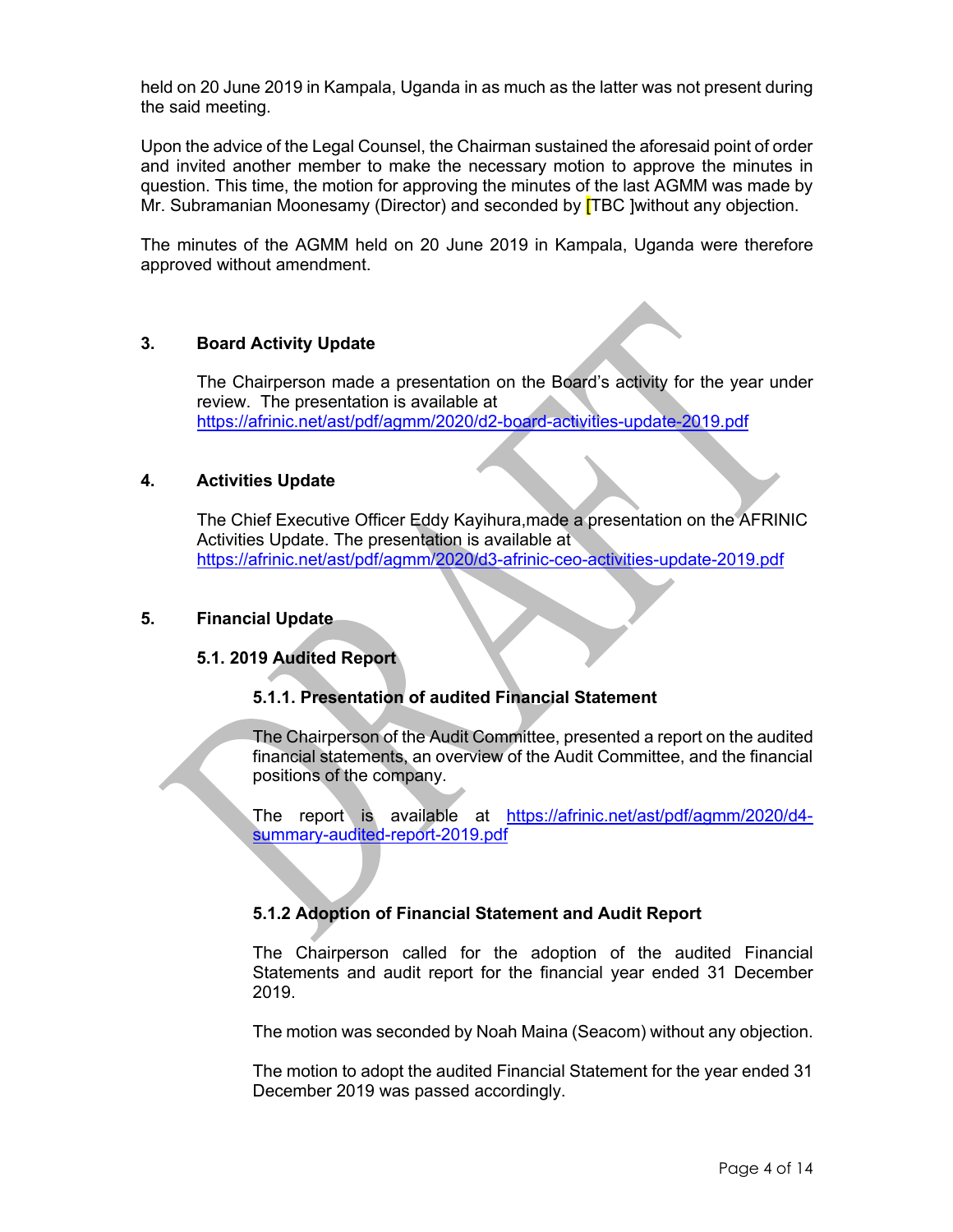#### **5.2 Appointment of Auditor**

The Chairperson informed that there is a recommendation from the Board of Directors to re-appoint BDO as the external auditor for the latter to hold office from the conclusion of the meeting until the conclusion of the next annual meeting.

Ben Madisson (Resource Member) made a motion to that effect which was seconded by Fiona Asonga (Tenet).

In the absence of any objection thereto, BDO was consequently appointed to hold office from the conclusion of the meeting until the conclusion of the next annual meeting.

#### **5.3 Presentation of 2020 Budget**

The Chairperson of the Finance Committee presented the budget for the financial year ending 31 December 2020. The presentation is available at

https://afrinic.net/ast/pdf/agmm/2020/d6-afrinic-budget-2020.pdf

#### **6. Nomination Committee 2020 Report**

The Chairperson of the Nomination Committee made a presentation on the processes that were followed for the nominations of the 2020 elections.

https://afrinic.net/ast/pdf/agmm/2020/d8-nomcom2020-report.pdf

#### **7. Election Committee 2020 Report**

The Chairperson of the Election Committee made a presentation of the steps and procedures followed for the purposes of the current 2020 virtual election in respect of the open Board seats and Governance Committee seat.

#### **8. Election results**

The electronic e-voting platform was closed at 11:30 UTC in the presence of the following observers: Mark Elkins Jean-Robert Hountonomey Barrack Otieno Lucky Masilela Sanjaya Sanjaya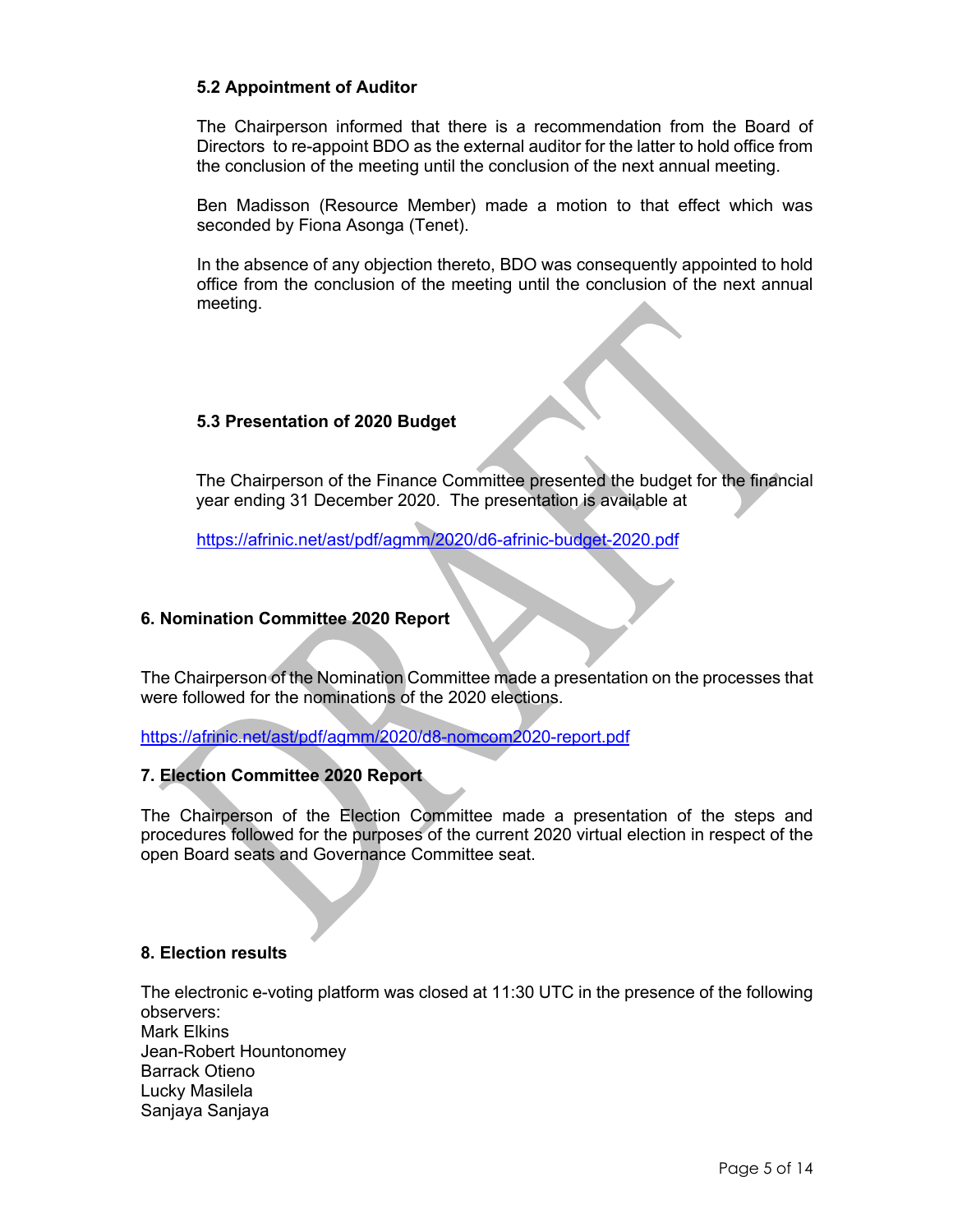Thereafter, the Chairperson of the Nomination Committee announced the results as follows:

#### *For Board's seats:*

Seat 4 (Central Africa) - Serge Kabwika Ilunga, to serve a three-year term Seat 6 (Eastern Africa) - Abdalla Omari, to serve a two-year term. Seat 3 (Indian Ocean) - Subramanian Moonesamy, to serve a three-year term Seat 8 (Non-Regional) - Benjamin Eshun, to serve a three-year term.

#### ForGovernance Committe's seat:

Ali Hussein to serve a three-year term starting January 2021.

#### **9. Amendments to AFRINIC Bylaws - Special Resolution SR SR1 to SR28**

The Vice-Chairperson gave an overview of the steps that the Governance Committee undertook to review the Bylaws and the outcomes of 28 Special Resolutions to amend AFRINIC Bylaws. The proposed Special Resolutions are available at https://afrinic.net/ast/pdf/agmm/2020/d7-special-resolutionsamendments-bylaws.pdf

After discussions, the Chairperson of the Election Committee was invited to present the results of the votes on the 28 Special Resolutions. The results were announced as follows:

Passed: SRs, 1,2,3,5,7,8,11,13,14,16, 22, 24, 27 & 28

Not Passed: SRs 4,6,9,10, 12, 15, 17, 18, 19, 20, 21 23, 25 & 26.

#### **10. Closing Remarks and end AGMM**

In the absence of any other business, the Chairman thanked all participants and invited a to close the proceedings of theAGMM at 13:15 UTC.

The motion to close the meeting was made by [ ], and seconded by [ ].

The meeting therefore ended at [ ].

#### **ANNEX A**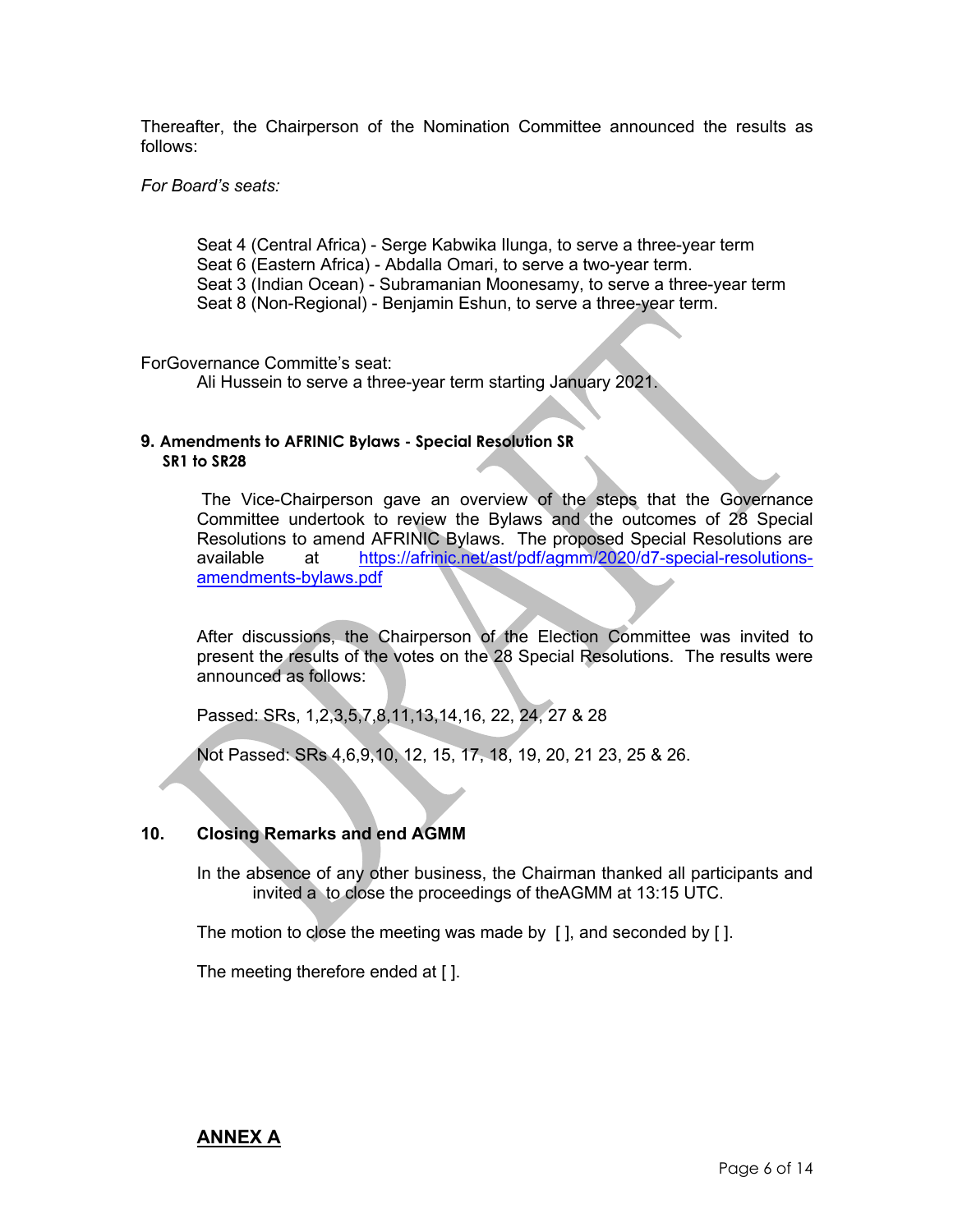#### **Attendance List of Resources and Registered Members**

**Abdalla Omari**

**Abdirahman Abdi**

**Adenle Adeoti**

**Adeola Alain Patrick Aina**

**Adewole Ajao**

**Adoum Azeddine**

**Ahmed Benhalim**

**Aka Manouan Honore**

**Alessandro Amirante**

**Alex Sanon**

**Alfred Kumah**

**Ali Hadji Mmadi**

**Alpha Abdoulaye**

**Aminu Ibrahim**

**Angus Hay**

**Arnaud A. A. Amelina**

**Ashok radhakissoon**

**Azeeddine Mahmoudi**

**Azmi Lahmar**

**Baboucarr M. Saho**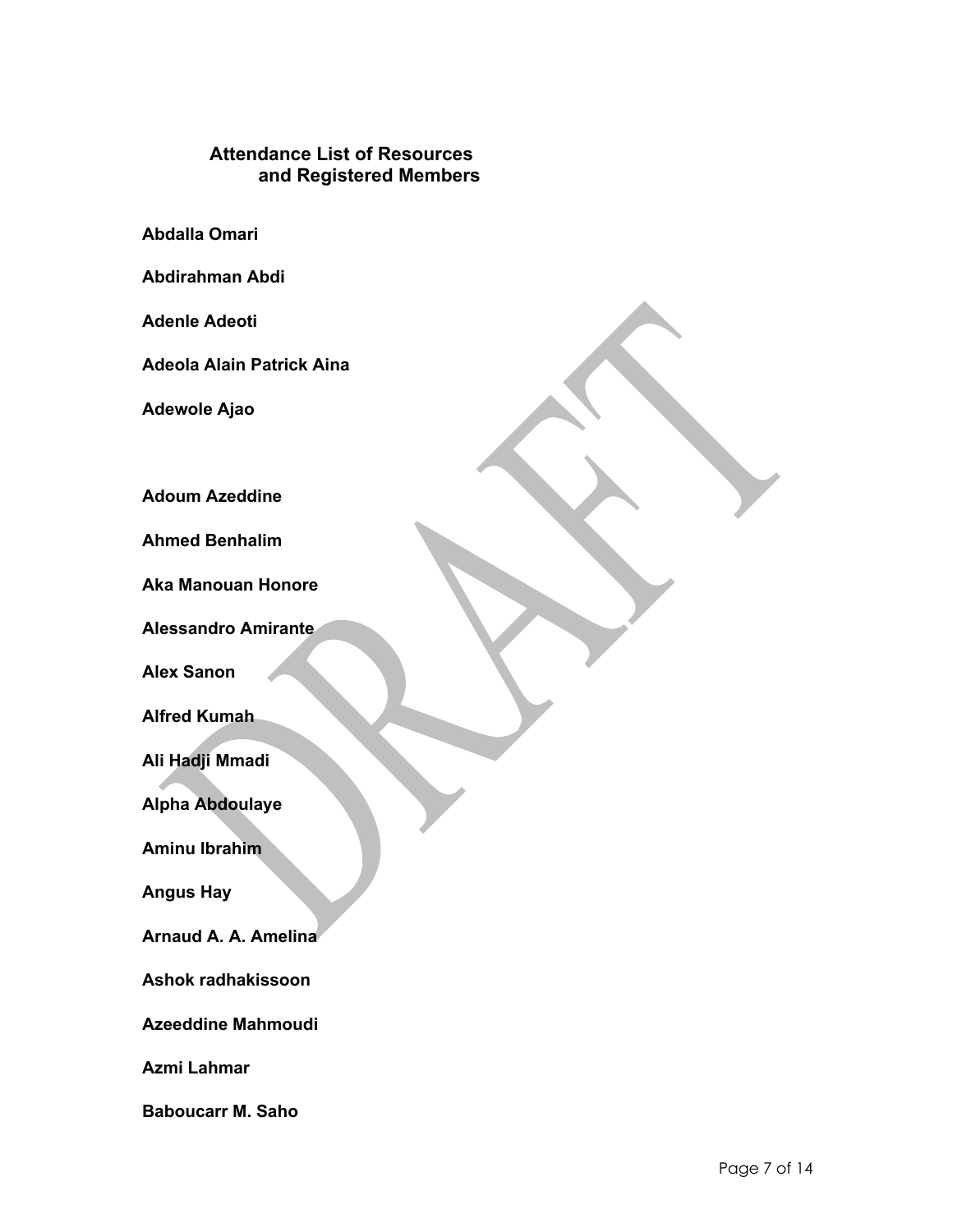#### **Badru Ntege**

**Bashir Mudeheri**

**Batemyetto Javan**

**Batio Thera**

**BDO - Salimah Nubee**

**Ben Maddison**

**Berard Ndove**

**Bill Sangiwa**

**Boubakar Barry**

**Brian Muita**

**Brynn Burnett**

**C C L Sibanda**

**Charles Kiilur**

**Chris van der Merwe**

**Christia Wollner**

**Claudio Gonçalves**

**Colin Bastiene**

**Constanza Martinez**

**Damiao Tomas**

**David Anderson**

**David Venter**

**Desmond Onoriose**

**Dozie Obilor**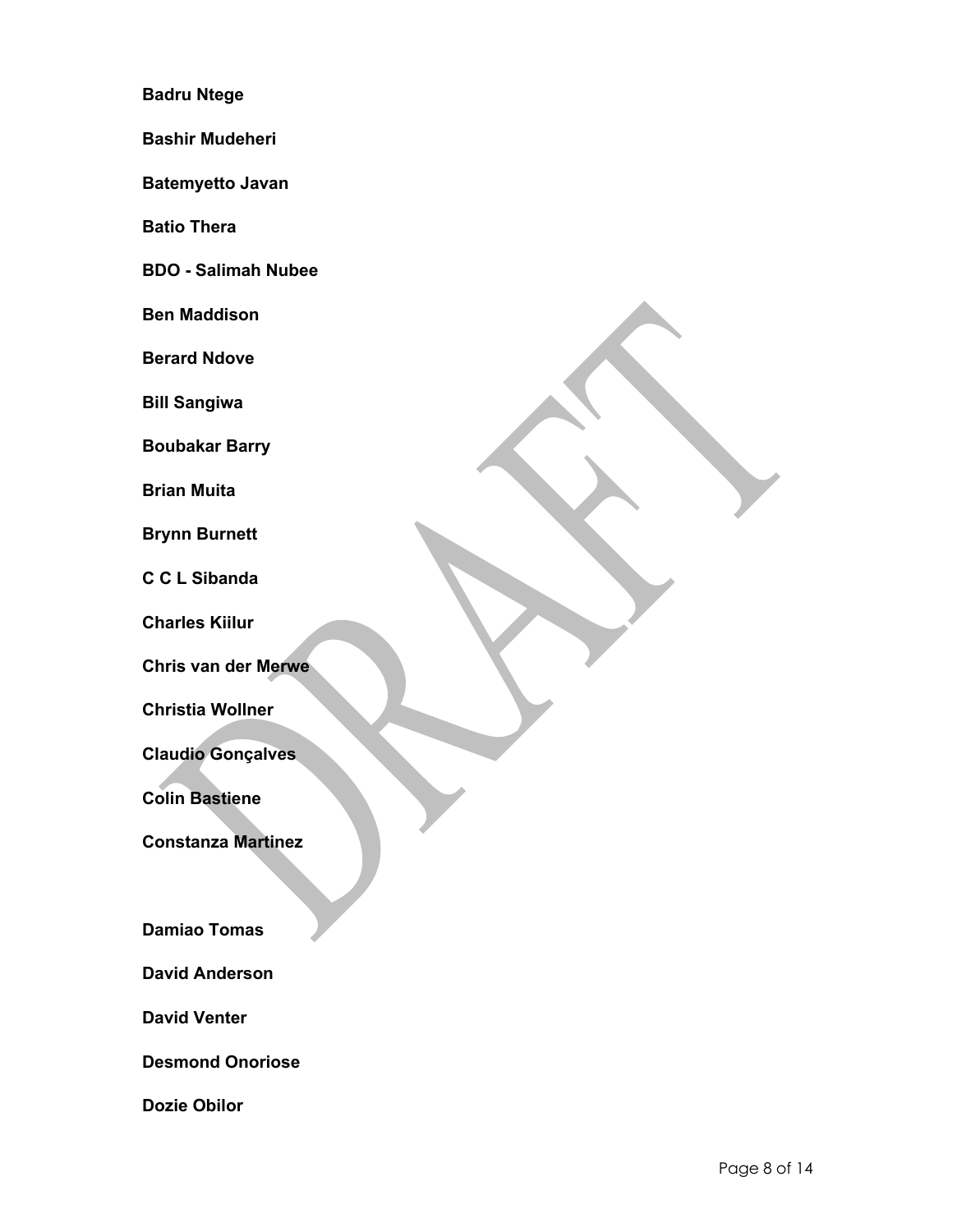**Dr Adewale Adedokun**

**Dr Christian D. Bope**

**Eddy Kayihura**

**Eddy Lareine**

**Edith Udeagu**

**Emmanuel Kweku Eshun**

**Emmanuel RUK**

**Emmanuel Rukengwa**

**Eric Attou**

**Eric Sengonzi**

**Erick Kiboi**

**Eustache Safari**

**Executive Services Ltd- Fabiola**

**Ezekiel Bando**

**Ezekiel Okoe**

**Faith Nasiru**

**Felix Ndayirukiye**

**Fiona Asonga**

**Francis Kangethe**

**Franck Bertaud**

**Francois Steyn**

**Frank Habicht**

**Frank Kagoma**

**Gaspar Asumu**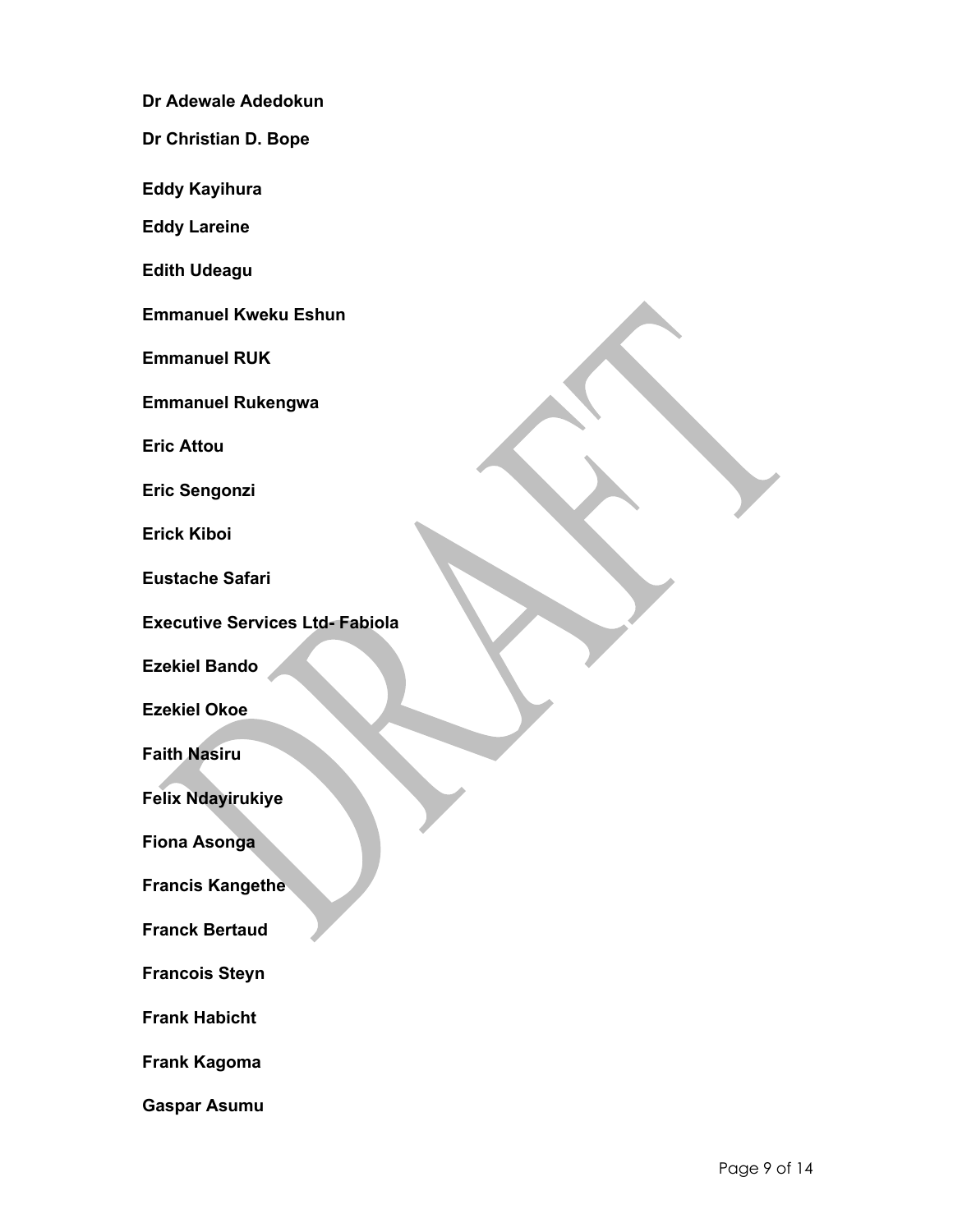**Geoffrey Karegeya**

**Georges Abi Khalil**

**Graeme Eddey**

**Guepsi Guy**

**Guylaine Laiyra**

**Heng Lu**

**Hervé Clement**

**Isatou Jah**

**Jacqui Misland**

**James Julius**

**Janvier Ngnoulaye**

**Jean-Robert Hountomey**

**John Ngwoke**

**Kanyimbu Mutombo Augustin**

**Karabo Sedumedi**

**Katrina Frankish**

**Keessun Fokeerah**

**Kelvin Bwalya**

**Khoudia Gueye**

**Kishna Dhondee**

**Kouame Philippe**

**Len Lotz**

**Lukman Folarin**

**Malcolm Siegel**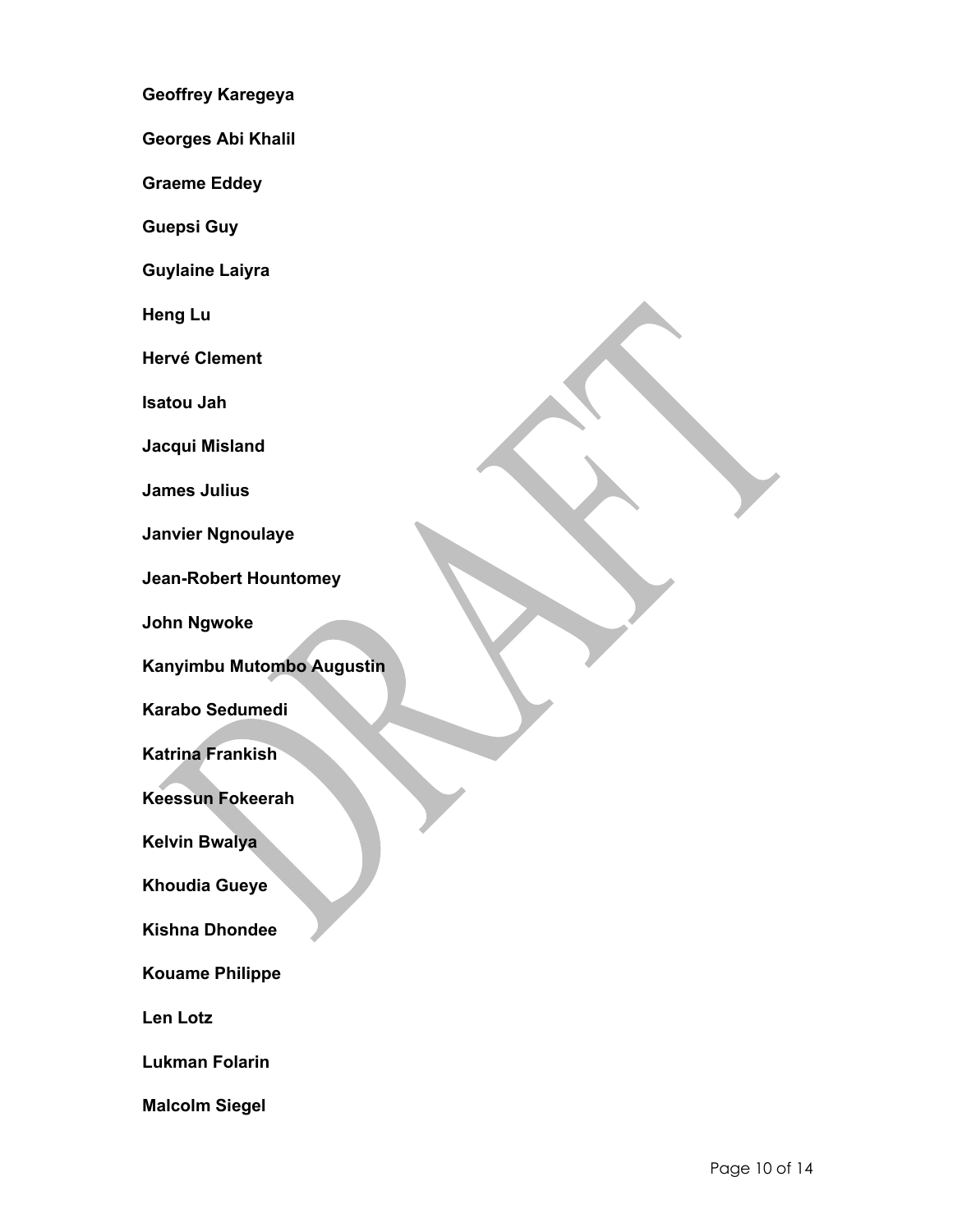**Marianne du Plessis**

**Mark Elkins**

**Mark Ntow**

**Mehdi Kettani**

**Miguel Angel Ntugu Obono**

**Mohamed Traore**

**Mohammed Ahmed**

**Moustapha Kane**

**Nick Raper**

**Nii Narku Quaynor**

**Nkonze Masuha**

**Noah Maina Mukhangu**

**Nodumo Dhlamini**

**Noubaissem Radjitan**

**Nshimiye Zahabu**

**Olaotan Edegbami**

**Oluwaseun S. Ojedeji**

**Otieno Barrack**

**Owoseni Victor**

**P Y Njie**

**Paolo Saviano**

**Patrice Menda**

**Paul Dayang**

**Peter Peele**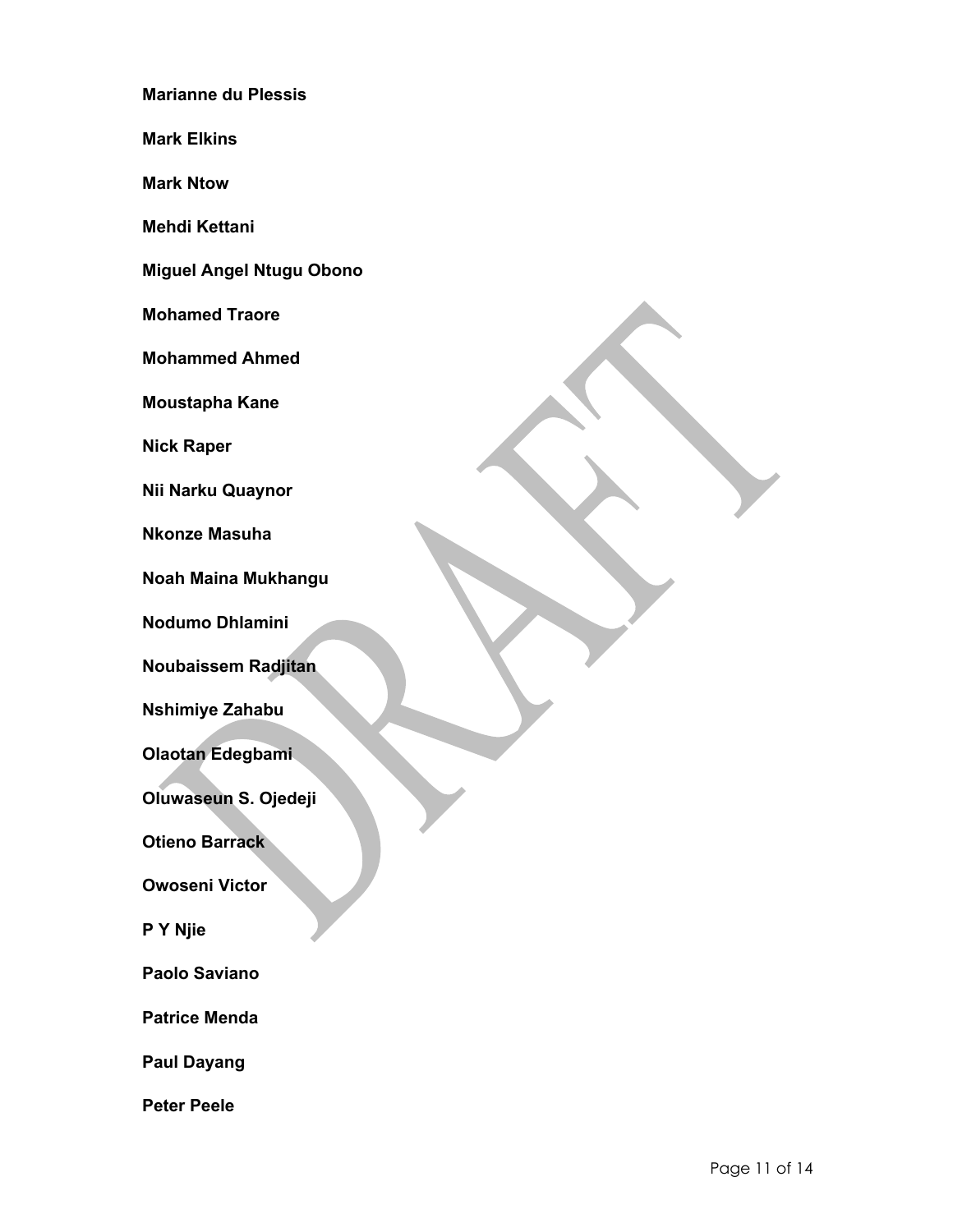**Pierre Claver Bakoroba Traore**

**Prof Habib Youssef**

**Ravelomanantsoa Harinaina**

**Raz Biramah**

**Riaan Venter**

**Rodrigue Saoungoumi**

**Romulo Fernandes**

**Roshan Halkhoree**

**Sabrina Lenz**

**Saifeldeen Obeidi**

**Saloum Jimbara**

**Samson Yerima**

**Samuel Paul Mugabi**

**Samuel Tawiah Djorbua**

**Sanjaya**

**Saul Stein**

**Serge K. Ilunga**

**Silvio Cabral Almada**

**Sirshem Moodley**

**Subramanian Moonesamy**

**Susan Otieno**

**Tagang Jaze Emmanuel**

**Tedros Ghirmay**

**Tespok Tespok**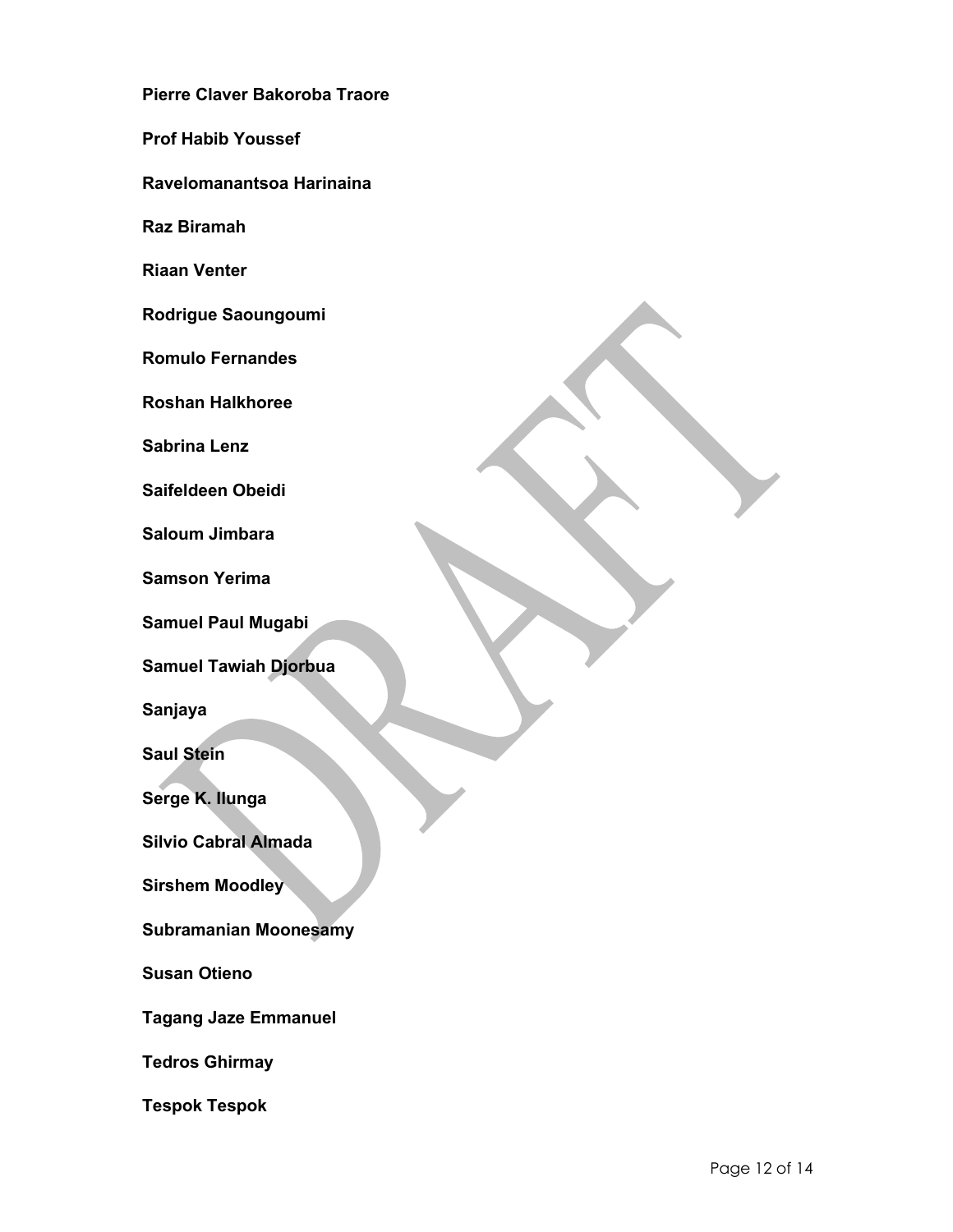**Tobia Castaldi**

**Trevor de Beer**

**Tseliso Mokela**

**Vika W. Mpisane**

**Vivien Assangbe Wotto**

**Wajdi Garali**

**William Martey Akita**

**Yapoga Jean-Marie Nicaise**

**Yaye Kimba**

**Youssouf Diarra**

**Yves Gatete**

**Zakaria Yartaoui**